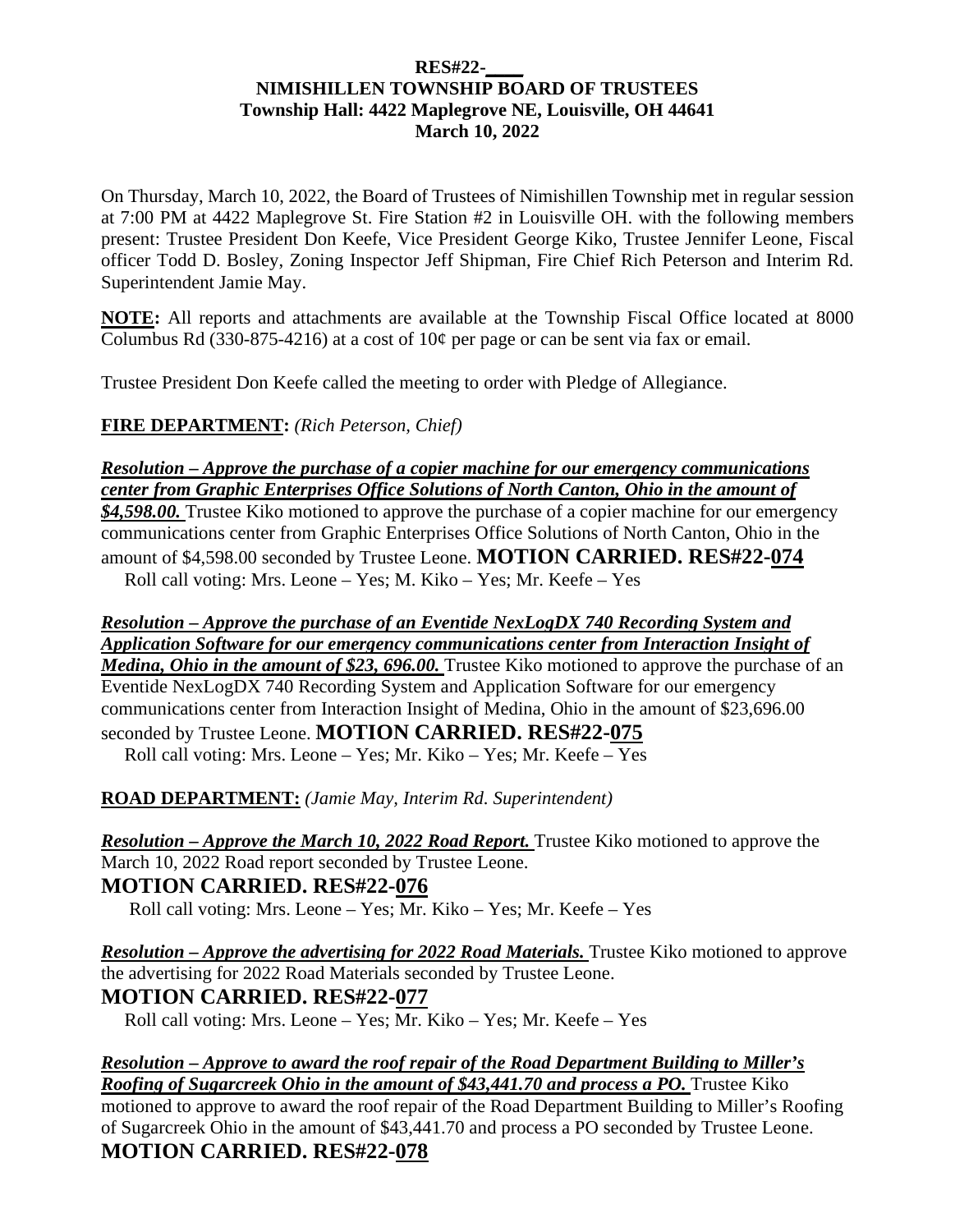Roll call voting: Mrs. Leone – Yes; Mr. Kiko – Yes; Mr. Keefe – Yes

*Resolution – Approve a Blanket Certificate for the 2022 Road Paving Program, Permitted under*  **R.C. Section 5705.41D.** Trustee Kiko motioned to approve a Blanket Certificate for the 2022 Road Paving Program, Permitted under R.C. Section 5705.41D seconded by Trustee Leone. **MOTION CARRIED. RES#22-079** 

Roll call voting: Mrs. Leone – Yes; Mr. Kiko – Yes; Mr. Keefe - Yes

**Discussion:** Road Sweeping Contract for year 2022

## **FISCAL OFFICER:** *(Todd D. Bosley)*

*Resolution – Approve annual payment to Louisville Post Office for Box 181 in amount of \$100.00.* Trustee Kiko motioned to approve annual payment to Louisville Post Office for Box181 in amount of \$100.00 seconded by Trustee Leone. **MOTION CARRIED. RES#22-080** Roll call voting: Mrs. Leone – Yes; Mr. Keefe – Yes; Mr. Kiko – Yes

*Resolution – Approve reimbursement check to Adam Gladysz for overpayment to Deferred Comp in amount of \$40.00.* Trustee Kiko motioned to approve reimbursement check to Adam Gladysz for overpayment to Deferred Comp in amount of \$40.00 seconded by Trustee Leone.

## **MOTION CARRIED. RES#22-081**

Roll call voting: Mrs. Leone – Yes; Mr. Kiko – Yes; Mr. Keefe – Yes

*Resolution – Approve reimbursement check to Tylar Palm for overpayment to AFLAC in amount of \$187.20.* Trustee Kiko motioned to approve reimbursement check to Tylar Palm for overpayment

# to AFLAC in amount of \$187.20 seconded by Trustee Leone.

## **MOTION CARRIED. RES#22-082**

Roll call voting: Mrs. Leone – Yes; Mr. Kiko – Yes; Mr. Keefe – Yes

## *Resolution – Approve payment to Gearheads Garage for repairs and labor on 2015 International*

Trustee Kiko motioned to approve payment to GearHeads Garage for repairs and labor on 2015 International in amount of \$2,611.73 seconded by Trustee Leone.

## **MOTION CARRIED. RES#22-083**

Roll call voting: Mrs. Leone – Yes; Mr. Kiko – Yes; Mr. Keefe – Yes

## **Discussion:** We can not open PO's until the 2022 Permanent Budget is approved

**ZONING:** *(Jeff Shipman, Zoning Inspector)* 

*Resolution – Approve the March 10, 2022 Zoning Report.* Trustee Kiko motioned to approve the March 10, 2022 Zoning report seconded by Trustee Leone.

## **MOTION CARRIED. RES#22-084**

Roll call voting: Mrs. Leone – Yes; Mr. Kiko – Yes; Mr. Keefe – Yes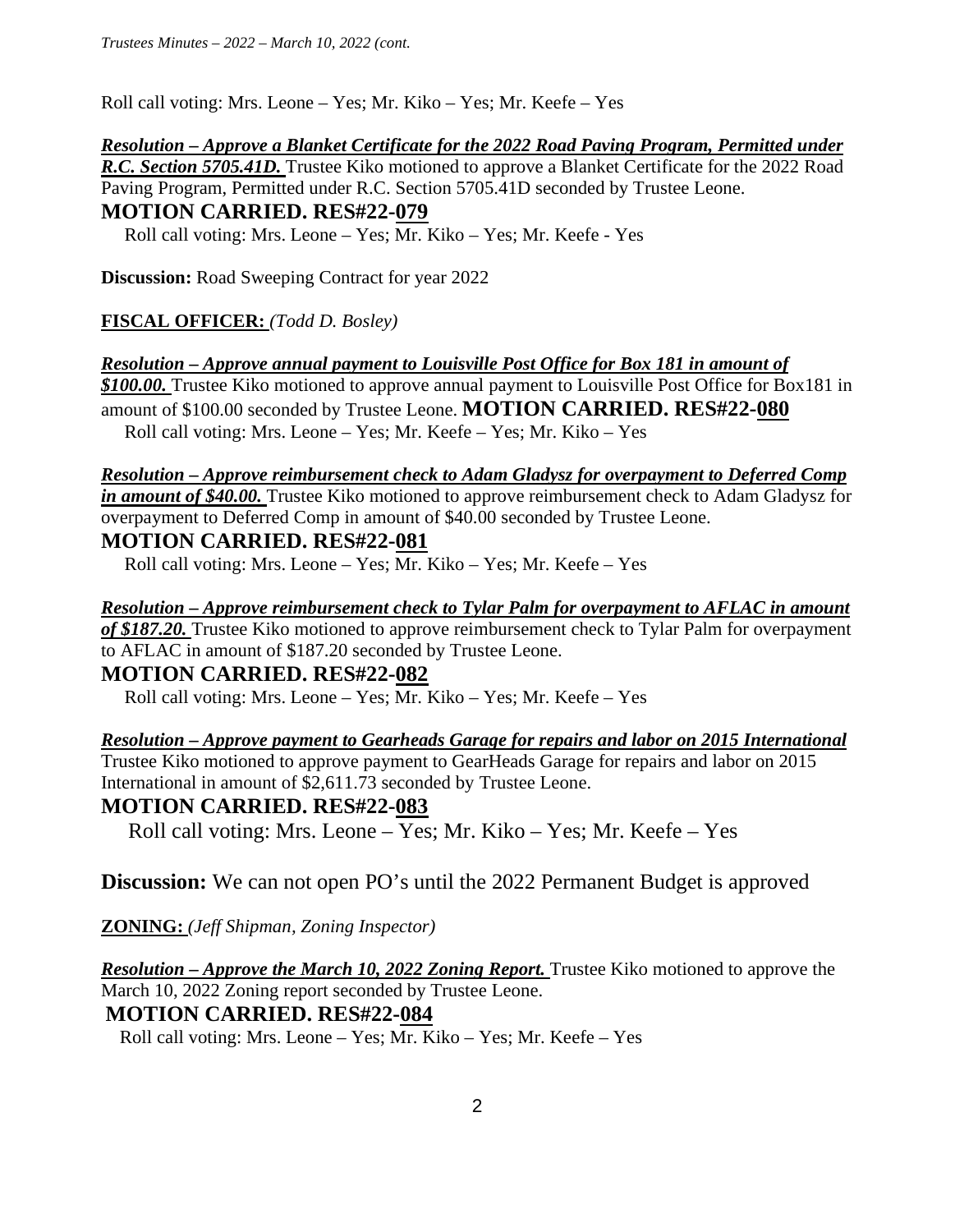*Resolution – Approve the 2022 February Stark County Report.* Trustee Kiko motioned to approve the 2022 February Stark County Report seconded by Trustee Leone. **MOTION CARRIED. RES#22-085** 

Roll call voting: Mrs. Leone – Yes; Mr. Kiko – Yes; Mr. Keefe – Yes

## **CONCERNS OF CITIZENS:**

**TRUSTEES:** *(Don Keefe, George Kiko, Jennifer Leone)* 

*Resolution – Enter into executive session at 7:15pm to consider the appointment, employment, dismissal, discipline, promotion, demotion or compensation of a public employee or official, or the investigation of charges or complaints against a public employee, official, licensee or regulated individual, unless the employee, official, licensee or regulated individual requests a public hearing by division (G)(1) of section 121.22 of the Revised Code.* Trustee Kiko motioned to enter into executive session at 7:15pm seconded by Trustee Leone.

## **MOTION CARRIED. RES#22-086**

Roll call voting: Mrs. Leone – Yes; Mr. Kiko – Yes; Mr. Keefe - Yes

*Resolution – Return from executive session at 8:17pm and resume the regular meeting. Trustee* Kiko motioned to return from executive session at 8:17pm and resume regular meeting seconded by Trustee Leone. **MOTION CARRIED. RES#22-087** 

Roll call voting: Mrs. Leone – Yes; Mr. Keefe – Yes; Mr. Kiko – Yes

*Resolution – Accept the resignation of Nimishillen Township Secretary Caroline Paris, effective March 1<sup>st</sup>*, 2022. Trustee Kiko motioned to accept the resignation of Nimishillen Township Secretary Caroline Paris, effective March 1<sup>st</sup>, 2022 seconded by Trustee Leone. **MOTION CARRIED. RES#22-088** 

Roll call voting: Mrs. Leone – Yes; Mr. Kiko – Yes; Mr. Keefe – Yes

*Resolution – Approve the reimbursement of overpayments.* Trustee Kiko motioned to approve the reimbursement of overpayments seconded by Trustee Leone. **MOTION CARRIED. RES# 22-089** 

Roll call voting: Mrs. Leone – Yes; Mr. Kiko – Yes; Mr. Keefe – Yes

## *Resolution – Enter in agreement for 2022 Yard Waste host contract with Stark-Tuscarawas-*

*Wayne Joint Solid Waste Management District.* Trustee Leone motioned to enter in agreement for 2022 Yard Waste host contract with Stark-Tuscarawas-Wayne Joint Waste Management District seconded by Trustee Kiko. **MOTION CARRIED. RES#22-090**  Roll call voting: Mrs. Leone – Yes; Mr. Kiko – Yes; Mr. Keefe – Yes

*Resolution – Approve Board of Township Trustees of Nimishillen Township Stark County Ohio for the proposed Annexation of 4955 Broadway Ave. N.E. known as the 2022 Annexation – objecting on basis of providing a meaningful buffer.* Trustee Leone motioned to approve the Board of Trustees of Nimishillen Township, Stark County, Ohio for the proposed Annexation of 4955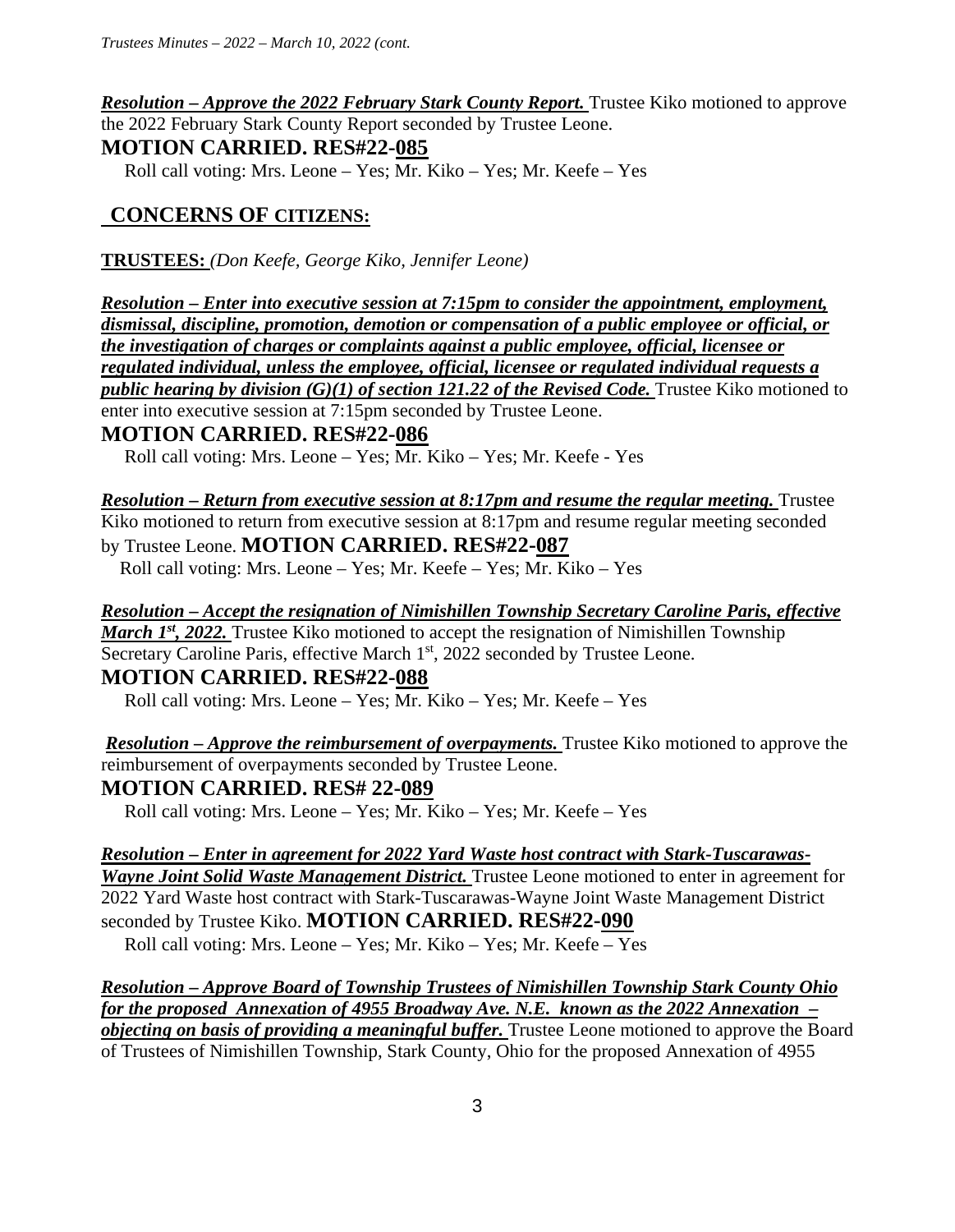Broadway Ave. N.E. known as the 2022 Annexation – objecting on basis of providing a meaningful buffer seconded by Trustee Kiko. **MOTION CARRIED. RES#22-091**  Roll call voting: Mrs. Leone – Yes; Mr. Kiko – Yes; Mr. Keefe - Yes

*Resolution – Adjourn Meeting.* Trustee Kiko motioned to adjourn meeting seconded by Trustee Leone. **MOTION CARRIED. RES#22-092** 

\_\_\_\_\_\_\_\_\_\_\_\_\_\_\_\_\_\_\_\_\_\_\_\_\_\_\_\_\_\_\_\_\_\_\_\_ \_\_\_\_\_\_\_\_\_\_\_\_\_\_\_\_\_\_\_\_\_\_\_\_\_\_\_\_\_\_\_\_\_\_\_

 $\overline{\phantom{a}}$  , and the contract of the contract of the contract of the contract of the contract of the contract of the contract of the contract of the contract of the contract of the contract of the contract of the contrac

 $\overline{\phantom{a}}$  , and the contract of the contract of the contract of the contract of the contract of the contract of the contract of the contract of the contract of the contract of the contract of the contract of the contrac

Roll call voting: Mrs. Leone – Yes; Mr. Kiko – Yes; Mr. Keefe - Yes

ATTEST: Todd D. Bosley, Fiscal Officer Donald E. Keefe, President

George P. Kiko, Vice President

 Jennifer L. Leone, Trustee Nimishillen Township Board of Trustees

*Minutes-Trustees: Trustees minutes – 2022 March 10,*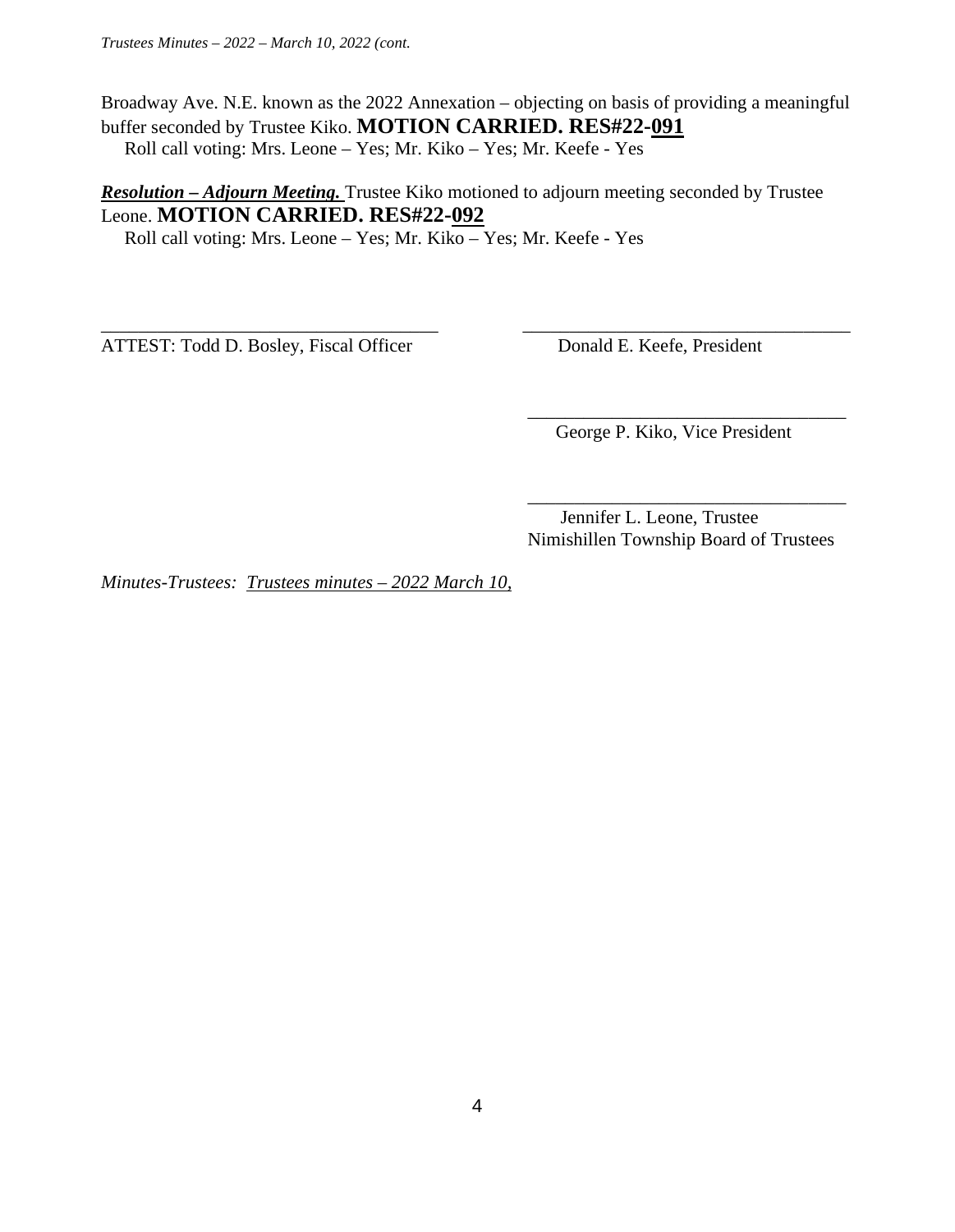*Trustees Minutes – 2022 – March 10, 2022 (cont.*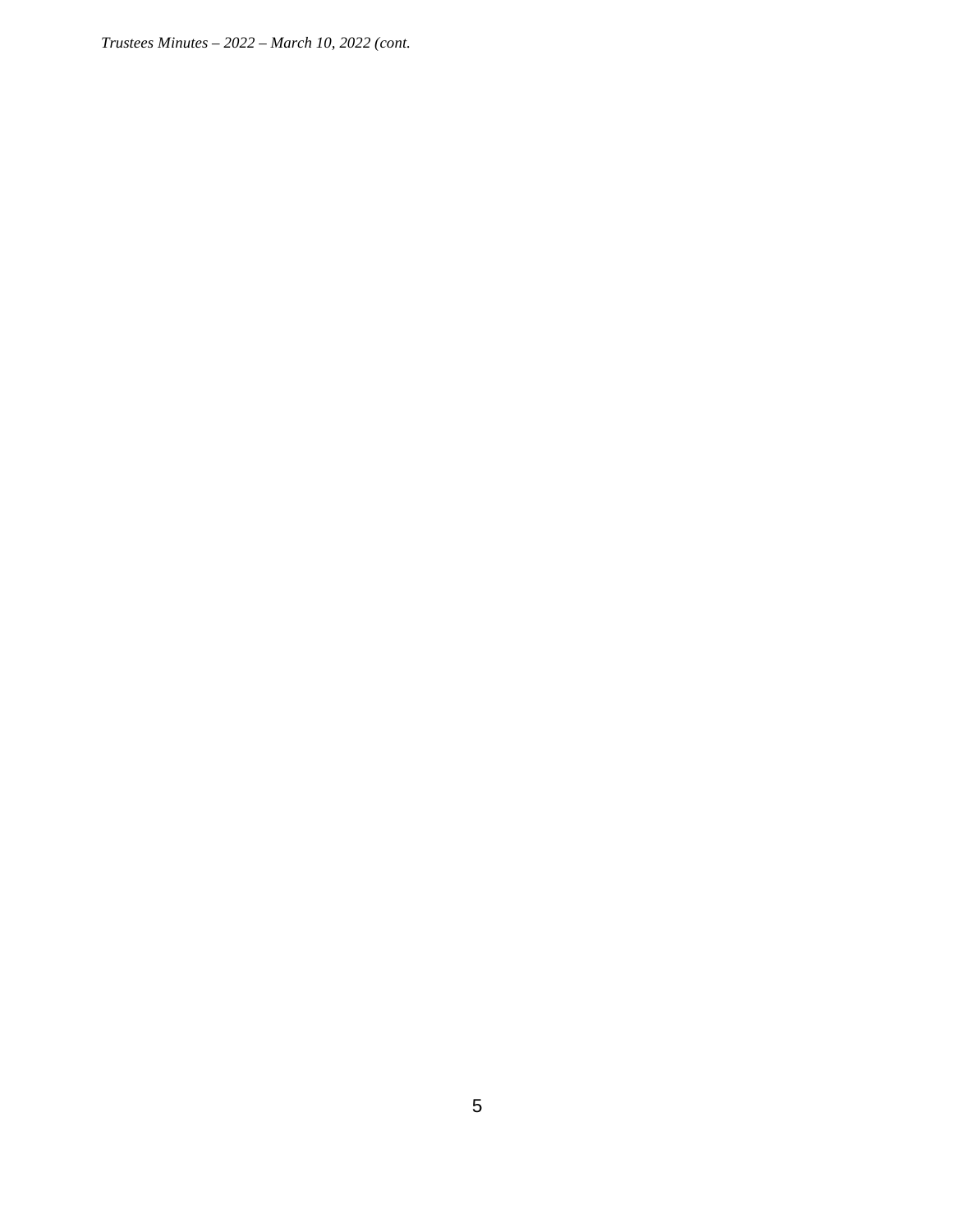*Trustees Minutes – 2022 – March 10, 2022 (cont.*